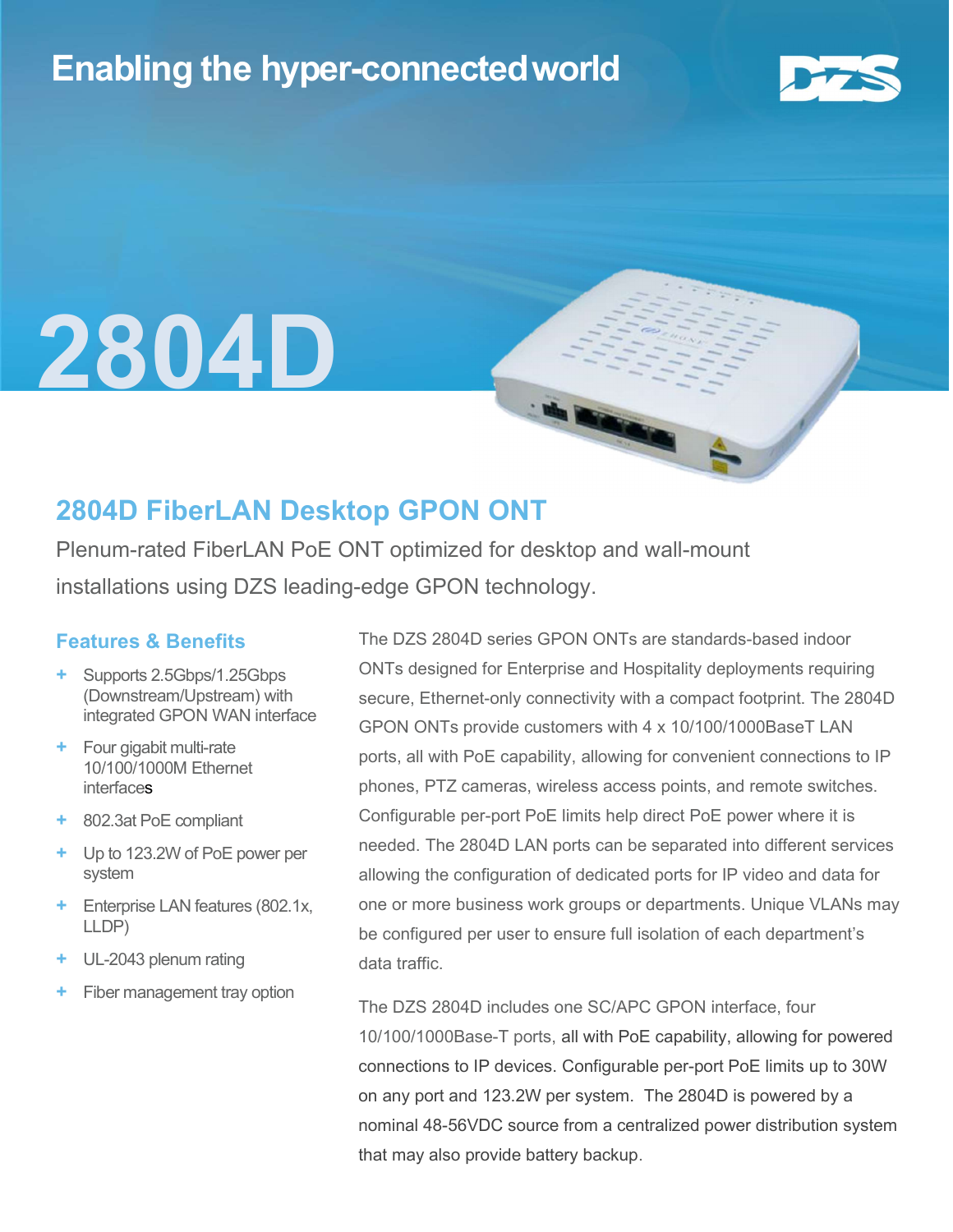## FiberLAN Desktop PoE ONT 2804D



#### Service Scenario

The FiberLAN GPON network consists of an Optical Line Termination (OLT) located in a central location, and a set of Enterprise grade Optical Network Terminals (ONTs). All Ethernet LAN ports can be separated into different services allowing the configuration of dedicated ports for IP video and data for one or more business work groups or departments. Unique VLANs may be configured per user to ensure full isolation of each department's data traffic.

With LLDP-MED support for voice VLAN advertisement, 802.1x authentication, and DZS Dynamic VLAN Mapping capability for handling complex sets of packet classification rules, operators can expertly manage traffic on each ONT LAN port to provide optimum customer experiences.

#### Key Service Attributes

- FSAN ITU-T G.984 GPON Class B+ compliant
- + Four 10/100/1000MBase-T Ethernet ports, RJ45 supporting 1Gbps symmetrical services
- + All ports 802.3at PoE compliant
- + Plenum-rating when remote DC powering. Note that AC power supply units are not plenum rated.
- + Support of Radius 802.1x, LLDP
- + IPTV multicast, IGMPv2 and IGMPv3 services
- + Any-port, Any-service data model
- + Traffic management including Q-in-Q tagging, 802.1Q VLANs, multiple subscriber VLANs, per-port rate limiting
- + 802.1p priority bits, DiffServ and priority ques based on services types.
- + OMCI and TR-069/TR-98 management
- + DZS Universal Service Provisioning (USP), ONT SNMP Client
- + Local Web UI, DZS CPE Manager feature set
- + +48 VDC power source, option for battery backup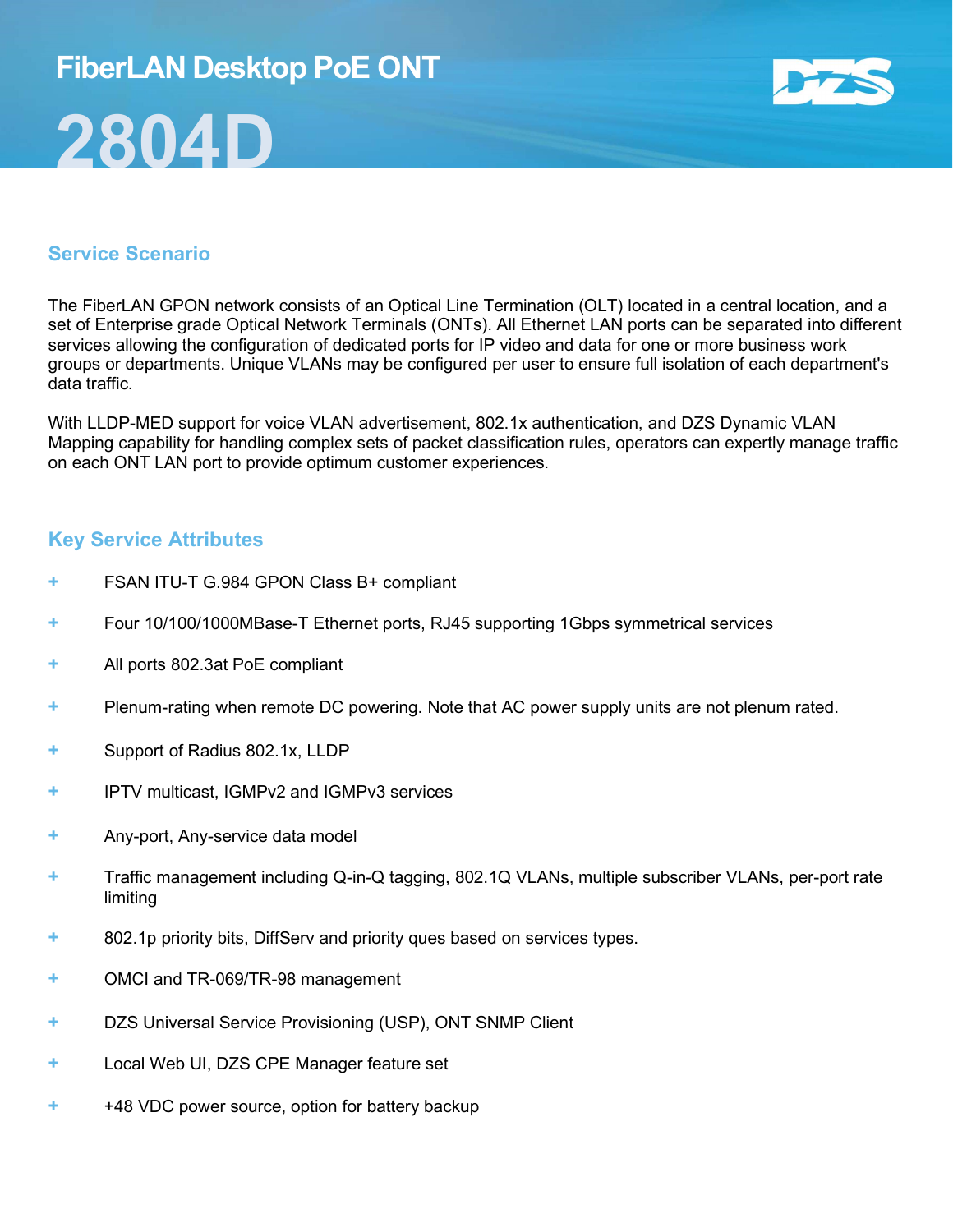## FiberLAN Desktop PoE ONT

## 2804D

## Product Specifications

#### **Hardware**

- + Dimensions Width: 6.2" (158mm) Depth: 5.9" (150mm) Height: 1.54" (39mm)
- + Weight 0.77 LB (0.35 kg)
- + 256GByte Flash Memory
- + 512GByte SDRAM (DDR3)
- + GPON WAN Interface
- + Capacity:2.5Gbps Down/1.25Gbps Up

#### Interfaces

- + WAN: 1 SC/APC port, GPON
- + LAN:4 ports 10/100/1000MBase-T Ethernet (RJ45)
- + Power: 1 2x4 8-pin connector
- + LED Indicators
- + Recessed RESET button

#### GPON

- + Class B+ optics, 20km (12.4 miles), reach, max split 64
- + Maximum ODN Attenuation, +28.5 dB link budget
- + GPON Type B redundancy support
- + G.985 xPON co-existence filter
- + Transmitter, 1310nm, +0.5 to +5 dBm, DBF
- + Receiver, 1490nm, -28 dBm, APD/TIA
- + Forward Error Correction (FEC) per G.989.3

#### Ethernet LAN ports

- + Auto-MDI-X crossover control
- + Auto-Speed or manual selection
- + IEEE 802.3at PoE support on all ports
- + Max 30.8W PoE load on any port up to 123.2W total
- + IEEE 802.3ab 1000Base-T
- + IEEE 802.3u 100Base-T
- + IEEE 802.3az EEE
- + IEEE 802.1x Authentication

#### Quality of Service

- + HW-based internal IEEE 802.1p (CoS)
- + Strict Priority (SP)
- + 802.1Q(VLAN tag) QoS mapping ToS/CoS
- + 8 queues per port
- + Classified traffic can be tagged with VLAN ID and Ethernet Priority bit, and can be assigned to priority queues
- + Classify packets into different IEEE 802.1p priority queues according to DSCP values (RFC 2475)
- + The range of traffic shaping or ratelimit shall between 64 Kbps to the maximum port rate with 64kbps granularity. The accuracy error shall be less than ±10%.
- + DSCP IP CoS (RFC 2475)

#### Software Features

- + IEEE802.1D and IEEE802.1Q
- + Address learning with auto aging-L2/BPDU Filter
- + Support 2048 MAC learning addresses
- + Multiple T-CONTs/GEM ports per device
- + Flexible mapping between GEM port and T-CONT
- + Priority queues and scheduling on upstream
- + Activation with automatic discovered serial Number and password
- + Dying Gasp

#### IP Routing and Firewall

- + DHCP, Static-IP and PPPoE
- + NAT/NAPT
- + DNS Proxy
- + DHCP Server
- + UPnP, plug and play

#### IPv6

- + IPv4 and IPv6 Dual-Stack-Lite
- + Bridged Mode (transparent pass thru of IPv6 frames)
- + IPv6 support of BRouted and PPPoE Bridged VLANs
- + DHCPv6 client and server
- + Router Advertisement on LAN-side interfaces
- + SLAAC for automatic acquisition of WAN-side IPv6 addresses and GW
- + CLI, HTTP and TR-069 management via IPv6

#### Environmental

- + Operating Temperature 5~140°F (- 15~+60°C) Ex Temperature
- + Storage temperature -40~121°F (- 40~85°C)
- + Operating humidity 5 to 95% (noncondensing)
- + Altitude: –200 to 10,000 feet (–61 to 3,048 m) above sea level

#### Powering

- + DC power, 44-56VDC
- + Input power, 240W maximum
- + Power consumption, ~8W maximum

#### Management

- + ITU-T 984.1/G988 compliant OMCI interface
- + CPE Manager Web UI
- + CLI over telnet
- + SNMP Client
- + TR-069, TR-104, TR-98
- + DZS Universal Service Provisioning
- + LED indications for status

#### **Compliance**

- + FCC Part 15 Class B
- + ICES-003 Class B
- + CE Mark
- + Safety ETL/Intertek
- + IEC 62368-1, UL 62368-1, EN 62368-1
- + FDA IEC 60825-1
- + RoHS 2015/863/EU